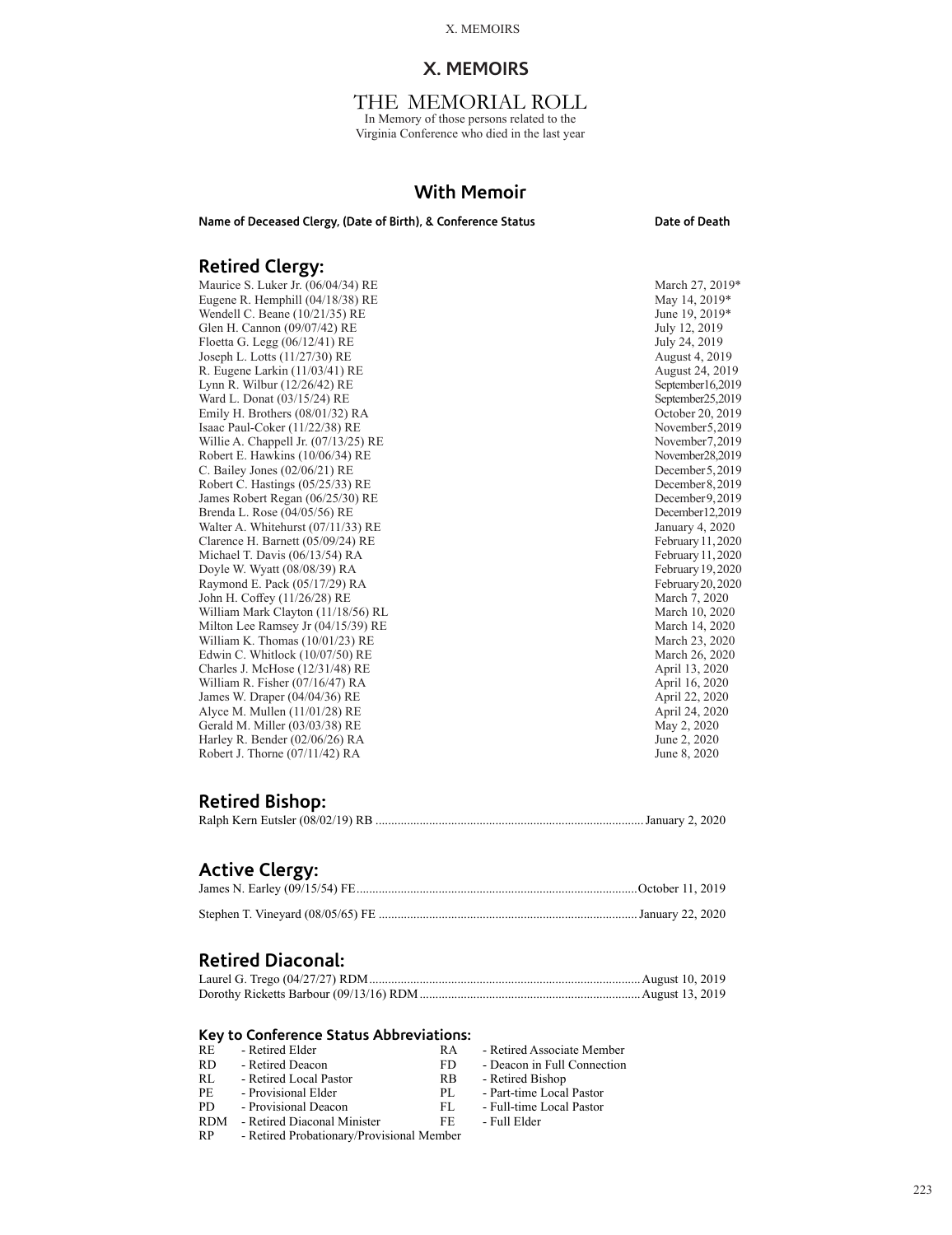# **Without Memoir**

**Name of Deceased Spouse and (Related Clergy's Name) Date of Death**

# **Spouses of Clergy:**

# **Spouses of Deceased Clergy:**

*\*Not Reported at 2019 A. C. Updated 07/04/2020*

# **Lay Members**

*of the 2019-2020 Annual Conference who have died in the last year*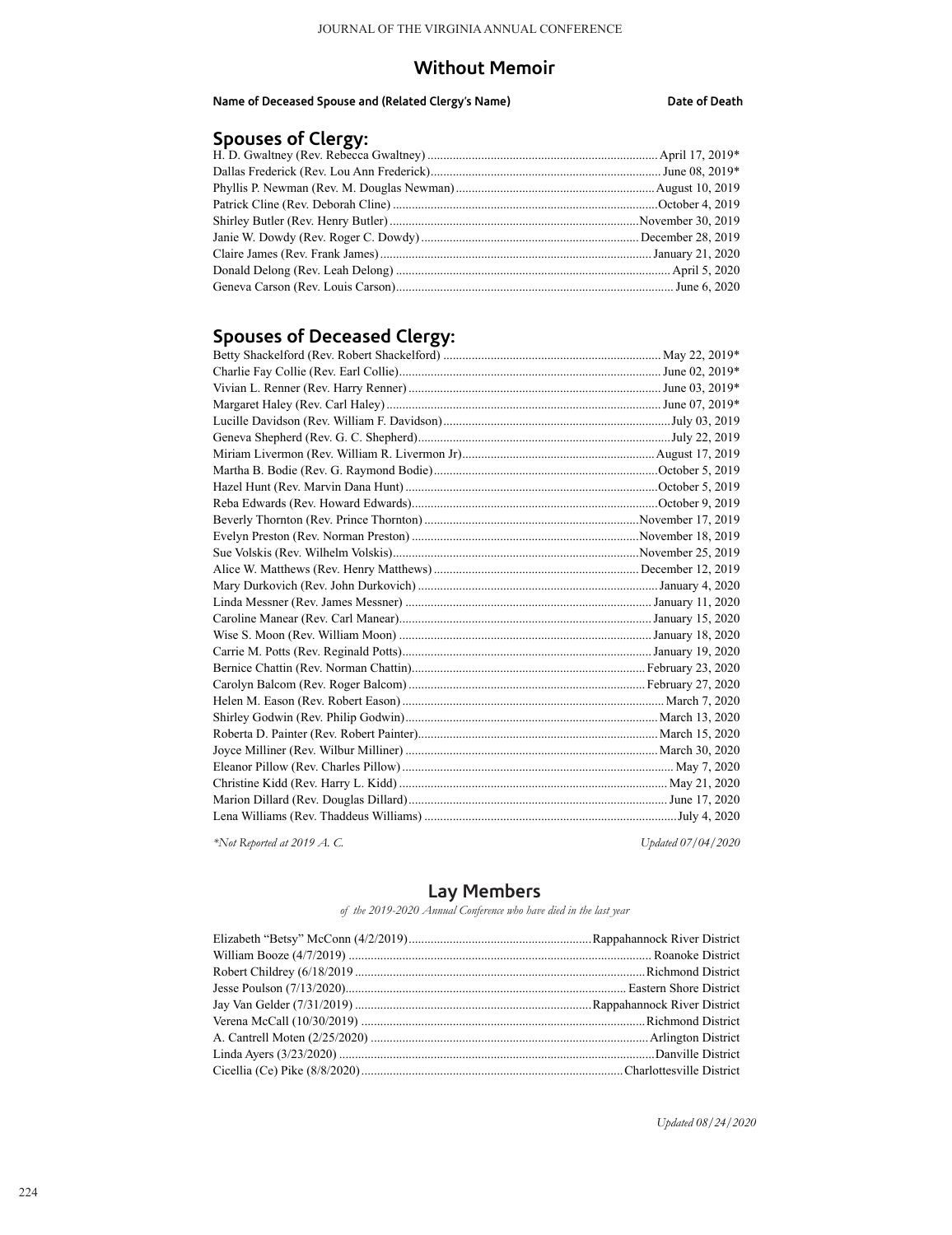# **MEMOIRS**

# CLARENCE BARNETT 1924 - 2020

Clarence Barnett was a man defined by service, love, duty and grace. Clarence served others; he served our nation and world in our military in World War II and, as a young ma, dedicated himself to the service of God and neighbor in the ordained ministry of the Church, the Free Methodist Church and eventually the United Methodist Church. Clarence's devotion to serve his neighbor led him to countless acts of what we today call "servant leadership," that is, modeling yourself after the example of Jesus who thought of others before himself. In his decades of service as a pastor, Clarence did just that.

Clarence served others in each community where he was appointed to preach the Gospel. He understood that no one cares how much you know until they know how much you care. So he witnessed for the faith by his life.

Clarence served others as he loved. He loved his wife and family and welcomed their love and devotion in return. Love and service go hand-in-hand, and Clarence knew that beautiful reality. He served because he loved God and neighbor; he loved because he was called to it and called to the acts of service that embodied Christian devotion to his family, his church, and his sisters and brothers around him.

Duty for Clarence was the blending of service and love. Duty was not always hard: it was the gentle outgrowth of the combining of his call to serve and to love. Duty is simply another name for the devotion of action to our feelings, and Clarence lived that. In a sense, Clarence also understood that the use of this life—and the enjoyment of this life's blessing—is in the truest sense a duty, the duty of loving God and enjoying all God has created for us. So Clarence created things of beauty: a beautiful life, carvings and art works of beauty, and a beautiful witness of a life lived with purpose, dignity, and consideration for the neighbors he found around himself.

All those gifts are signs of grace, grace being God's freely-given, unmerited love poured out for us. Grace was the foundation of all that Clarence knew of God and the guide to his life and his life's choices. Today, we can be grateful for the impact of grace from God in Clarence's life, because the grace Clarence knew assures us that Clarence is not forever gone, but is, instead, wrapped in the loving arms of the God who created him, who redeemed him in Christ, and who promises to keep him in life now and forever.

Churches Served: St Paul's United Methodist Church (Woodbridge, Virginia), Carmel/Coles Point United Methodist Church (Hague, VA), Wesley United Methodist Church (Hopewell, VA), St. James United Methodist Church (Alexandria, VA).

–The Rev. Dr. Gray Southern

# EMILY HEINEMANN BROTHERS 1932 - 2019

The Rev. Emily Ann Brothers, 87, of Assawoman, wife of George B. Brothers, passed away on October 20, 2019 at the Riverside Trauma Unit in Newport News.

Born on August 1, 1932, in Waynesburg, Ohio, she was the daughter of her late birth parents, Herbert and Audrey Farber Benson and her late adoptive parents, George E.C. Heinemann and Emily R. Farber Heinemann. She had a Bachelor of Science degree in Elementary Education from Kent State University and a Master of Science degree in Psychology from the University of Maryland Eastern Shore. She attended Kent State University, Salisbury University, and the University of Maryland Eastern Shore. Emily taught elementary school for more than 20 years. While she was teaching, she was also serving as a pastor. She pastored the Wattsville United Methodist Church from 1980 to 2001 while taking courses at Drew University and Wesley College. She was a member of the Virginia Annual Conference, the second Emmaus Walk on the Eastern Shore at Occohannock on the Bay (OOTB), and served as the spiritual advisor for many women's walks. She attended Assawoman United Methodist Church. A fourth generation French Canadian Indian, Emily was also a proud member of the Native American Wolf Clan (People for Mother Earth).

Other than her husband of 62 years, George, Emily is survived by a daughter, Elizabeth "Betsy" Miles and husband, Kent, of Houston, TX; a son, Paul Brothers and wife, Anna, of Hallwood; grand-daughter, Sara Blevins and husband, Randy, of Assawoman; Mary Miles and husband, Matthew Redinger, of Baltimore; three great-grandchildren; and her beloved animals, Tiny Tim, Maggie, Peaches, and Sunshine.

She was a wise spirited lady and an avid reader, always sharing her knowledge and encouraging others to follow God's calling. She was well known for her witty conversation and sense of humor.

–Submitted by Emily's family

## GLEN H. CANNON 1942 - 2019

Glen H. Cannon grew up in Midland, Michigan. During high school, on a weekend MYF trip to Detroit, he discerned the call to ministry. He prepared to answer this call at Albion College and Wesley Seminary. During his time at Wesley, he served as the second assistant minister at John Wesley AME Zion Church on 14th Street in Washington, D.C. This led to a lifetime of encouraging inclusiveness in all of his positions and life experiences.

He served at Wesley in Alexandria, St. Matthias in Stafford, the Essex-King and Queen Charge, Trinity in Newport News, and Fort Hill in Lynchburg, from which he retired. Glen spent almost 20 years, first part-time, then full-time, at the Lake of the Woods Church, a multi-denominational church in that development. At each place, he pastored with enthusiasm and energy. He loved music and sang in every choir. He participated in the children's and youth programs. Each wedding was special, and every funeral a blessing to those left behind. He had a wonderful sense of humor and was ready for anything, including a pie in the face when the youth met a goal.

In the 1970's, he left full-time ministry for a time. The Fredericksburg Health Department wanted to begin an alcoholism treatment program; Glen got the job and began the program, later taken over by the area Community Services Board, running it for about 13 years. He enjoyed this work and saw all clients as the same children of God, whether they came to him from under the Rappahannock River bridge or a home with a maid to answer the door. Glen was proud of his Virginia Conference membership and was grateful to be appointed to this work beyond the local church.

After retiring in 2005, Glen spent five years working with student pastors at Wesley Seminary. He found the seminars at Wesley and the visits to the churches of these student pastors to be extremely fulfilling. Glen also joined three UMVIM trips to Chile, where he was pleased and proud to work on projects on and near El Vergel, the Methodist agricultural boarding school for Mapuche Indian high school students. Glen's uncle, Dillman Bullock, served as a missionary there from 1906 until his death in 1970, and founded a natural history museum on the grounds. Glen was surprised to find himself a celebrity as "el sobrino de Dillman Bullock," not only at the school, but also in the town of Angol.

Glen loved his family. He married Linda Harlow during college and missed the first day of classes at Wesley to bring her and daughter Rebecca home from the hospital. Four years later, Alan was born, completing the family. Congregation members always knew how proud he was of his children. Retirement was all about family. At Lake of the Woods, there were visits from the children and grandchildren and their friends, with water-skiing, crab feasts, and more. There was also travel—especially to Germany to visit Rebecca's family and to Japan to visit Alan's family.

In 2014, Glen was diagnosed with Alzheimer's Disease. This was a blow he received with dignity and grace. He never complained or asked "Why me?" When he couldn't remember the name, he told folks he had the A-disease. During his last 13 months, he lived in memory care at Greenspring and continued to smile whenever the staff called him Pastor Glen.

I thank God for giving me the opportunity to share this journey for fifty-five years.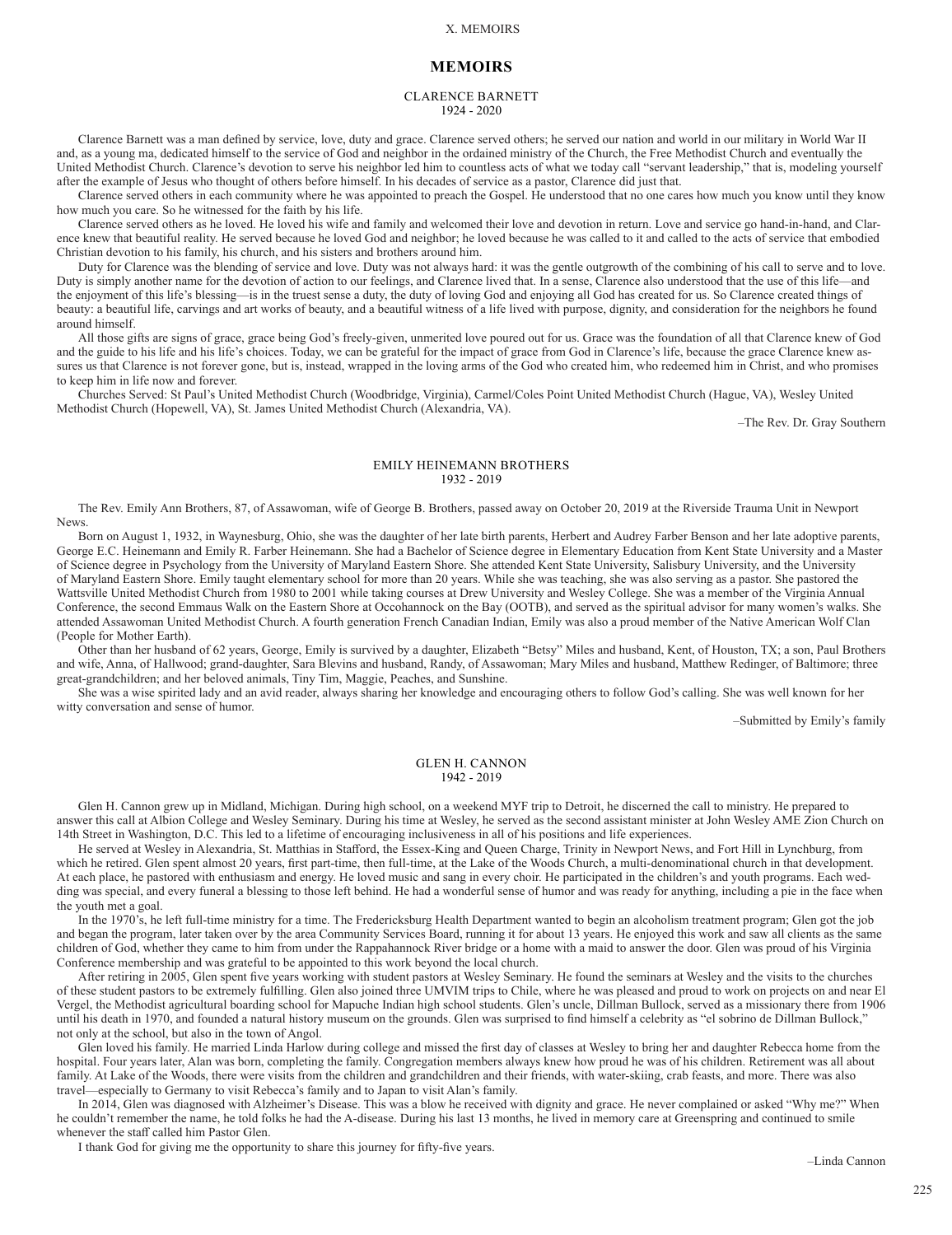### JOURNAL OF THE VIRGINIA ANNUAL CONFERENCE

# MICHAEL THOMAS DAVIS  $1954 - 2020$

Mike, a self-described entrepreneur, was born into this world June 13, 1954, in Prince George, Virginia and held a Music Education degree. He married his high school sweetheart, and in 2020 he and Betsey would have celebrated their 45 wedding anniversary. They were married at their home church Washington Street UMC, where later their children were baptized. Mike was focused on family life with his two children, Clint and Kelly, their wonderful spouses, Mandi and Scot, and three grandchildren, Lily, Laura and Scott.

Mike taught band in the public schools, but soon found his way into business, successfully starting new businesses and turning others around. He dealt in stamps for collectors, musical instrument repair, and real estate rentals. At mid-life, having achieved much, he asked, "Is this all there is?" and God called him into ministry. He was Washington Street UMC's choir and hand bell director and then left his home church to serve appointments as pastor in the Virginia Annual Conference of the United Methodist Church. He served Mt. Gilead in Pocahontas State Park, Salem in Prince George, Smith's Grove in Dinwiddie, Wesley in Colonial Heights, and the North Amelia Charge of Salem, Epworth, and Jetersville. At every church, he worked with the music program. If there was a praise band, he played in it--and if there wasn't one, he started a new one.

His crowning glory was as church planter, when a mission outreach changed people's lives and a new missional faith community was born under his leadership: Journey UMC in the Farmville District. Journey, now in its 10th year, has established a community center, including a thrift store and restaurant, with plans for transitional housing. In addition to being the pastor for Journey, Mike worked in those missions and was a community pastor, meeting people where they are.

As a Local Pastor, Mike completed the Course of Study at Duke Divinity School and later became an Associate Member in the United Methodist Church. He served on several district, conference, and national committees and held positions during his ministry that included President of the Fellowship of Associate Members and Local Pastors in the Virginia Annual Conference. He joyfully served the Virginia United Methodist Women for several years as their "Stamp Man," turning postage stamps into mission money, being a life-long philatelist. He valued his relationships with many throughout the conference. Mike officially retired in June,  $2019$ , but continued to serve at Journey part time. After a brief illness, he left this life on February 11, 2020 to sing and play guitar in other worlds.

–Betsey Davis

# WARD L. DONAT 1924 – 2019

In an Iowa farm house, on March 15, 1924, Ward Linn Donat was born to Grace and Wayne Donat. His roots in the rural mid-west endowed him with a love of the out-of-doors which was expressed in vegetable gardens and flowers, fishing, hunting—the fruits of which were shared with much generosity with neighbors and friends.

During the Second World War, Ward served in the U.S. Navy aboard a small ship that patrolled the east coast. His mechanical skills enabled him to excel as a gunfire control person. While in the Navy, he attended a social event at Epworth Church in Norfolk, where he met Marsha Williams. While still in the Navy, they were married. Two daughters came to this union, Leslie (Mrs. J.C. McBree) and Linn (Mrs. Andrew Glisson). After the death of Marsha in 2002, he married Dottie Scott Hardy in 2003. Ward frequently bragged, "I was really lucky; I married two good women!"

He earned his Bachelor's degree from the University of North Iowa and his Master of Divinity degree from Duke University. In 1949, he was admitted into the Virginia Conference, followed by full connection and ordination as an elder four years later. For over forty years, he served these churches: Collinsville, Providence-Woodland, Mt. Carmel (S), Beverly St., Woodlawn (Rn), Beulah (Rd), Thalia, St. John's (N), Wesley (Vienna), and served as district superintendent of the Roanoke District. He was greatly loved in all his assignments. His ministry was characterized by strong preaching, by diligent attention to pastoral care, and by good common sense in church administration. Ward had an uncanny sense of business, resulting in his election or assignment to a number of distinguished responsibilities, including trustee of Ferrum College, long membership on the Conference Board of Pensions, and President of the Conference Credit Union.

He performed life's big responsibilities exceedingly well as husband, parent, pastor, citizen, community leader, and friend.

Ward was a fixer and a builder. He had all the needed tools in his basement and in his heart. He designed and build utility sheds to give away. He recruited, climbed, and hammered for Habitat. In meeting human need, his generosity had no bounds. Like Jesus, "he went about doing good."

Ward's transfer to the Church Triumphant came September 25, 2019. The memorial service was held at Cave Spring United Methodist Church, with pastors Lauren Lobenhofer, Joanna Paysour, and Bob McAden presiding.

Ward was a leader who followed Jesus, who said: "I am among you as one who serves."

–Bernard S. Via, Jr.

## JAMES WALLACE DRAPER 1936 - 2020

James Wallace Draper was born at home on April 4, 1936, in Suffolk, Virginia, to Doris Everett Draper and Clyde Wallace Draper. Jimmy was the second oldest son in a family that grew to include four boys and finally a daughter. He was proud to be part of the "Draper family sports powerhouse" at Suffolk High School, breaking a 30-year scoring record in basketball. Besides playing basketball, football, and tennis, he loved to dance and even taught lessons at the local Y. Although he was raised in Main Street Baptist Church, he began to attend Oxford United Methodist Church during high school. And it was there that he found a love for Methodism and a call to ministry.

Graduating from Suffolk High School in 1954, he became the first member of his family to attend college, earning a basketball scholarship to Randolph Macon College. After graduation, he spent a year as an assistant to the minister at Larchmont United Methodist Church in Norfolk. Just before the start of service on his first Sunday in February 1959, the minister brought him into the choir room to introduce him. A young twenty-two-year old soprano silently observed from her seat. She went home after church and told her grandmother and mother, "Today I saw the man I'm going to marry." The next person she told was the minister's wife, and Jim's matrimonial fate was sealed. He married Barbara Jean Johnson at Larchmont UMC on November 20, 1960.

The young couple moved into their first apartment in Alexandria, Virginia, while Jim attended Wesley Theological Seminary. Barbara worked as the secretary for the bursar of American University. Everyone in the office would insist she answer the phone because they were enamored of her soft southern accent. Wesley, however, did not feel the same about Jim's heavier southern drawl, requiring him to attend special diction classes. The only result of this extra training was a lifelong inability to be understood when pronouncing "nuclear" or "women."

Jim began his ministry with the Essex King and Queen four-point charge, on the Rappahannock District. This charge included Providence, Lebanon, Trinity, and Shepherd's UMC. It was here that they adopted their first daughter, Debbie. The next year they moved on to Colonial Beach UMC followed by Hickory UMC in 1965. While at Hickory, they adopted their second daughter, Lynne, completing their family.

Jim and Barbara went on to serve Memorial in Virginia Beach, Trinity in Petersburg, Dumfries, Trinity in Lexington, St. John's in Norfolk, Lower in Hartfield, Friendship in Falls Church, Lakeside in Richmond, Magnolia in Suffolk and finally Emmanuel in Amherst. During retirement in Gloucester Point and Mechanicsville, he filled in at several churches including Shakelford's Chapel.

He spoke throughout his life about his early desire to be a missionary. When his ministry and family life led him down a different path, he turned this passion into mission fundraising. He served as district missions secretary on four different districts. He loved to hold church dinners, and could be seen all over town selling tickets. These dinners were always a huge success because he had a special gift for finding the best cooks in every congregation and volunteering to be their taste-tester.

He strove to be a people's pastor, spending long hours visiting church members in their homes and sitting beside them in hospitals. Jim felt a special ministry to seniors and their dinner table always saved a place for widows and widowers. He truly did not know a stranger, and his self-proclaimed nickname of "Tall, Dark, & Handsome" was an icebreaker for many conversations, even up to his final hospitalization. Combining his love of God with his love of people, he left everyone he met with a smile on their face and warmth in their heart.

Jim lost his older daughter Debbie in 2009, and his beloved wife Barbara in 2013. His last six and a half years were spent near his daughter Lynne, her husband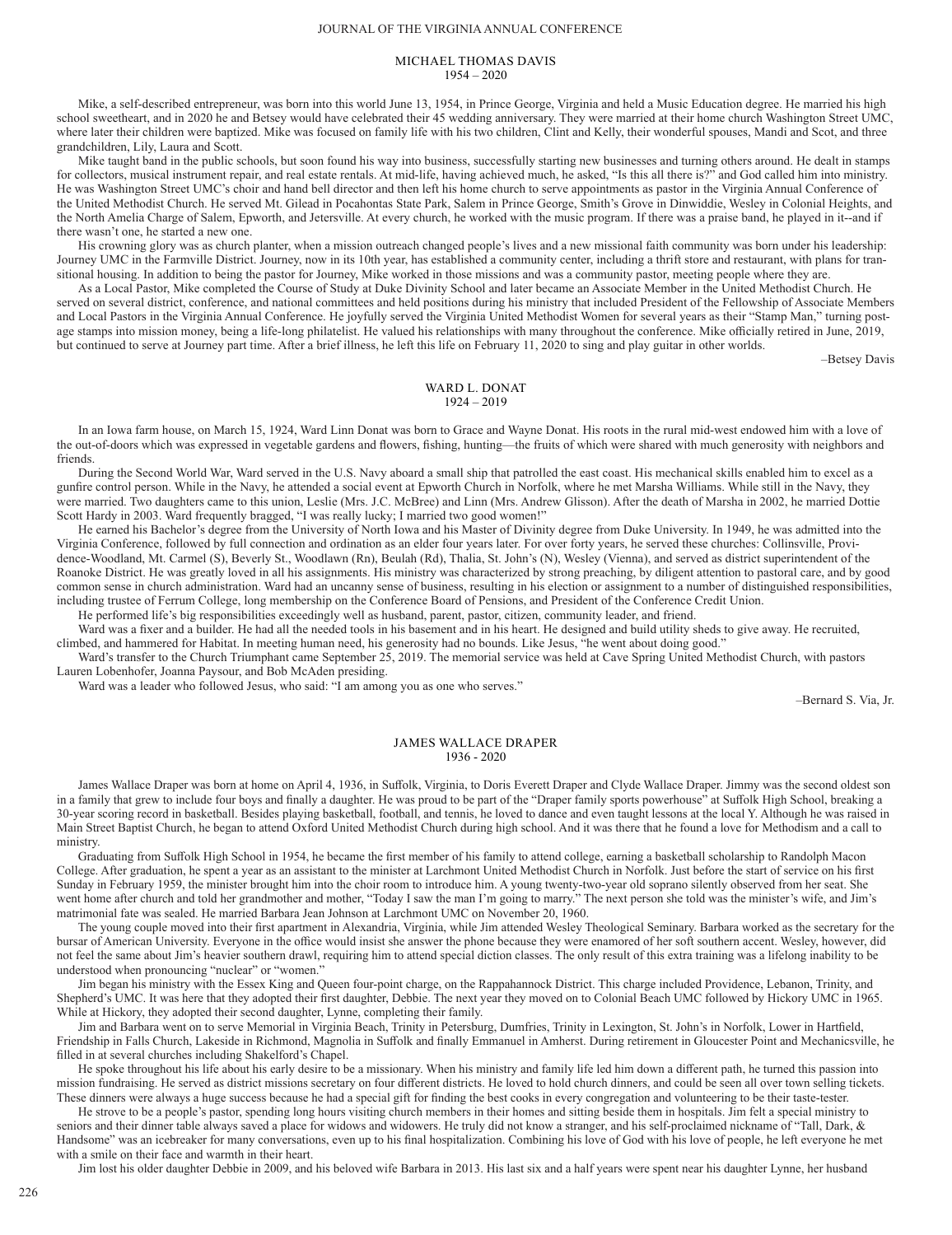Michael Studeman, and Jim's cherished grandsons Noah and Joshua. His failing health and weakening short term memory did not damper his determination to continue to minister to those around him. He used his big personality to brighten other patients' days and to remind them that God was always present loving them. He will be remembered for his lifelong love of the Outer Banks, southern cooking, and Duke Basketball. His death leaves a huge hole in the lives of those he loved. He passed away on April 22, 2020, in Suffolk, of the Covid-19 virus.

# JAMES EARLEY 1954 - 2019

Upon ascending to the entry of the pearly gates, best friend and brother from another mother, Doug was surely there to greet Jim. Upon toasting with an oyster shooter, they decided that gates were inappropriate for heaven, because God is a God of grace and inclusion and hospitality. So, even though the gates appeared to be open, they dismantled them on principle. He is now aiming arrows to zing us if we ignore the poor or forget God's prevenient grace for everyone!

Then Jim set about making sure everyone was fed, hosting the biggest soup and sandwich supper you have ever heard of. He was the host, greeting, getting names, then playing a hymn, telling a story, giving a great work of God's grace, and blessing the shindig.

Engaging teacher, expert theologian, pastoral craftsman/artisan with wood and cloth, imaginer, forward thinker, author… Jim could change a tire on a dime, loved to laugh, was a great storyteller and author, and was not afraid of speaking his mind to the "powers that be" in the church or in daily life---he was always about making the world better for others in spite of sometimes being stomped on in the meantime. In all places, he shared his gift of music, playing the autoharp and dulcimer, singing with his soothing voice. And most importantly, Pastor Jim was ever INCLUSIVE of his friends and congregations.

Jim never wavered from the call to be in tough places. His appointment to Park Place was a great opportunity to serve the working poor and those homeless who grew to love and trust Jim and his "crew" who also loved serving there. In addition to an every week "Soup and Sandwich Night," which many other churches supported, summer day-long programs were begun to help the underprivileged children of the neighborhood in the summer. He found grants and recruited volunteers, including the appreciative and involved neighbors. These neighborhood folks began a community/congregation unto itself because of Jim's foresight.

One of his great loves was Ghana, to which he traveled a few times. It didn't matter what the work was, what REALLY mattered were the relationships he formed and the hope that he brought.

Jim was the light in dark places. His messages always shone with the Good Word of the work we needed to do with Jesus Christ and the ever abundant and unconditional love of God.

–The Rev. Pamela J. Montgomery

## WILLIAM RICHARD "BILL" FISHER 1947 – 2020

The Rev. Bill Fisher lived his life "to make Jesus famous." For Bill, it was never about him but rather about his Lord and Savior. Beginning in 1969, Bill was used by God to touch the hearts and change the lives of people in the churches he served: Brookneal, Keezletown, Hillcrest, Page, Massanutten, Ebenezer (Conyers, GA), Monterey, Jollivue, Carson, King William, Keysville, Boonsboro, and Toms Brook; after retiring in 2009, Bill reported to his final appointment with Jesus on April 16, 2020.

Left to cherish his memory, in addition to his many friends and former church members, are his wife of 52 years, Barbara Mowrey Fisher, daughter Sandy Gharib (Lindo), son Zach Fisher (Rachel), grandchildren Nathan Fisher (Kristina), Kaitlin and Madison Gharib, Mandy and Sandy Edwards, Joshua Stevens (Crystal), Brianna Stevens, Emily and Abby Laird, Kyiah, Joseph and Amaya Puckett, Lily Chapman, and Robert Desi Emery, as well as six great-grandchildren, and his sister Ellen Adams (EW III). His parents, William A Fisher and Armilda Lamp, and his daughter, Stacey Lynn Emery, preceded him in death.

Bill graduated from Eastern Mennonite University and attended Candler School of Theology.

Throughout his ministry, Bill brought the Lay Witness Mission to his churches and was also involved in The Walk to Emmaus. He preached powerful, meaningful, and often very touching sermons. He had an expression he liked to use, "sweaty eyeballs", explaining that he had tears in his eyes, as often did the congregation. Bill loved people, and like a good shepherd, he would go to great lengths to reach and bring to Jesus those who were running away. He was often able to discern

his members' gifts and asked them to serve in ways for which they were best suited. Not surprisingly, Bill was used by God to bring others into pastoral ministry. –The Rev. Jim Harris and Barbara Fisher

# ROBERT EUKER HAWKINS

# 1934 – 2019

My father, Robert Euker Hawkins, was born October 6, 1934, in Richmond, Virginia, to Thomas J. and Edith E. Hawkins. His father, Dr. Thomas J. Hawkins, was also a United Methodist minister and long-time District Superintendent off the Rappahannock District.

When Bob was a toddler, his father was the minister at Williamsburg United Methodist Church during the late 1920's, which was the time period of Colonial Williamsburg's historic restoration. The family lived in what is now a Birkenstock shoe store in Merchants Square. As the elder Hawkins' ministry career progressed, the family moved to new communities in Virginia, notably Winchester and Danville, where Bob and his younger brother Fred were educated in the public schools of Winchester and Danville, Virginia.

As he grew up, it became evident that Bob possessed great musical talent. His first musical love was the trumpet, followed closely by the clarinet, flute, Baroque recorder, and alto sax. In 1952, he matriculated at Virginia Commonwealth University (then Richmond Polytechnic Institute) to study music performance. There, he met and fell in love with another music major, Ann C. Hall. The two married in 1958, the same year Bob enlisted in the U.S. Army, where he would serve honorably from 1958-1962.

In between VCU and the U.S. Army came graduate school at Northwestern University. From there, Bob ultimately embarked upon a journey to follow in his father's illustrious and spiritual footsteps. That trajectory led him to study at Union Theological Seminary in Virginia. He was ordained a deacon in the United Methodist Church in 1967 and became an elder in 1971.

Bob and Ann had a daughter, Lillian, and a son, Tom (named after his grandfather). In 1985, Bob married Martha Blair, becoming the step-father to her young daughter, Elizabeth.

In the mid- to late 1970s, Bob developed a hobby: motorcycles. It wasn't a fashionable hobby for United Methodist ministers in the seventies, but he persevered, logging hundreds of thousands of miles over the next four decades. He passed his passion for bikes down to his son, Tom, who rides to this day.

After his death, Elizabeth shared an observation that she had never—in all the years of her life—heard her father yell. Indeed, our father possessed a simultaneous quiet reverence and a raucous sense of humor. He did not fit molds; he made them. After his death, so many of our friends came forward, some with stories of his patience, while others lauded his non-judgmental ways and the way he had of bringing great comfort at times of unspeakable loss.

Bob's conference appointments included the following: Gum Spring UMC (Richmond District), Victoria UMC (Farmville District), Crenshaw UMC (Farmville District), Culpeper UMC (Charlottesville District), Pace Memorial UMC (Richmond District), Lawrenceville UMC, Petersburg District), and St. John's UMC (Staunton District).

He retired in 1997, after an illustrious career in the Virginia Conference that spanned over three decades. During his retirement, the Rev. Hawkins began a second ministry in music. An accomplished flautist, he began performing in churches in Virginia and North Carolina. His objective was to awaken worshippers' minds, hearts, and spirits to the presence of the holy through his offering of classical flute (and later, Baroque recorder) in worship.

The Rev. Hawkins died on Thanksgiving Day, November 28, 2019, in Greenville, NC. He spent this last two weeks of his life in hospice care. His memorial service was held at Trinity Episcopal Church in Chocowinity, NC. Because he was such a beloved member of his adopted Episcopal Church, his ashes are interred there, which is highly irregular but incredibly special.

Robert his survived by his son, Thomas Hawkins, of Fishers, IN; his daughter, Lillian Stevens (Sam Stevens) of Williamsburg, VA; Elizabeth Diggs and her children Brendan and Shelby Strode of Virginia Beach, VA; grandchildren Erin Fryer (Randall Fryer), Sean Kelly, and Rachel Hawkins. He is also survived by a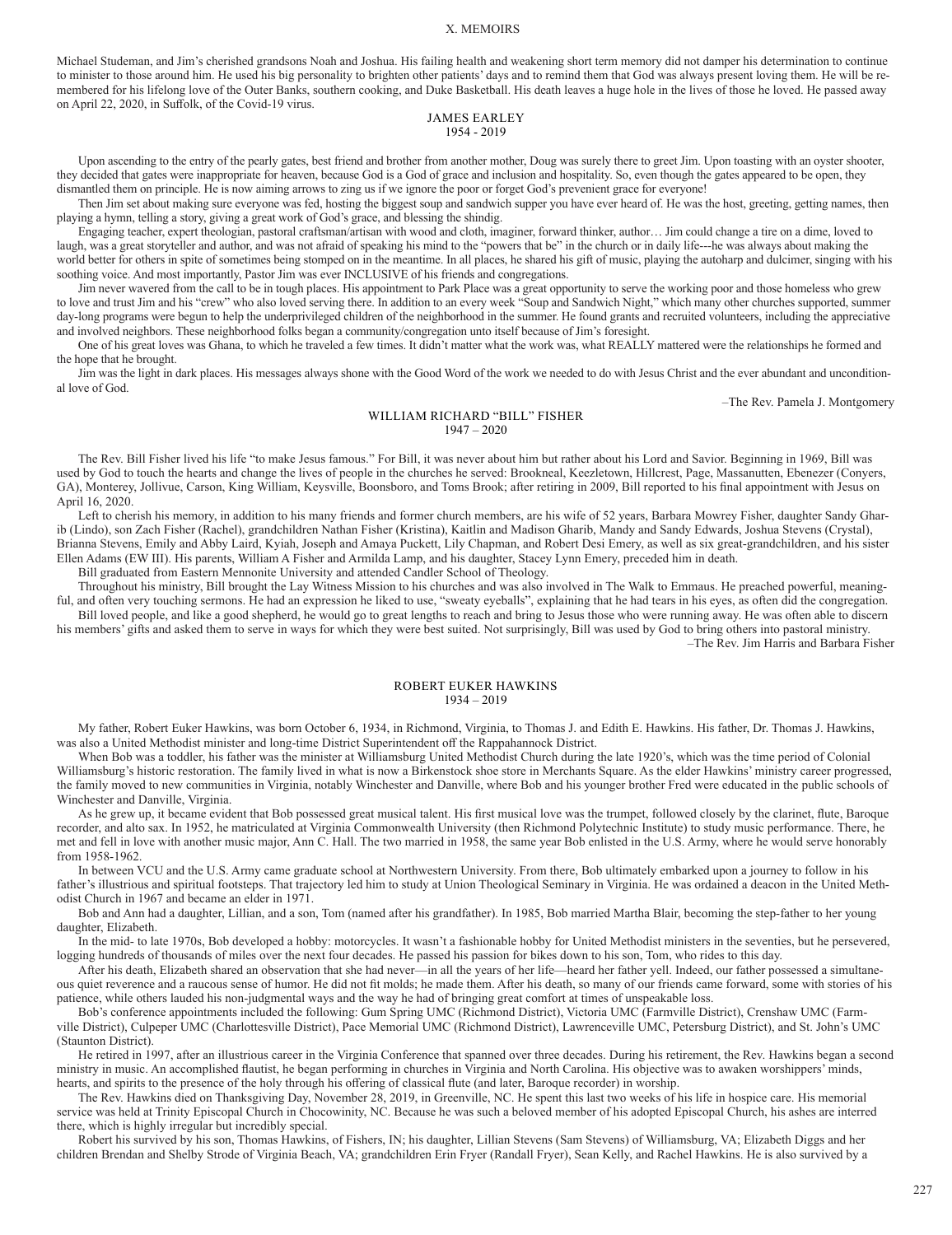### JOURNAL OF THE VIRGINIA ANNUAL CONFERENCE

great-granddaughter, Parker Fryer, his brother Frederick F. Hawkins, two nieces, and two nephews.

Among his favorite sentiments were these words: "The will of God will never take you where the grace of God will not protect you."

–Lillian Hawkins Stevens

# EUGENE RICHARD HEMPHILL 1938 - 2019

Eugene Richard "Gene" Hemphill, 81, of Raleigh, NC, passed away on May 14, 2019, at Raleigh Duke Hospital in Raleigh. Gene was born April 18, 1938 in Pawhuska, Osage County, Oklahoma, the son of the late Ivan Louis and Ethen Christine Dunlap Hemphill. The youngest of eight children, his siblings were: Harry William, Betty A., Jacqueline Velda, Ivan Michael, Genevieve, and James Louis. He is survived by his sister, Genevieve Hemphill Agent.

On December 24, 1955, in Henrietta, Okmulgee County, Oklahoma, Gene married Miss Patsy Ruth Kelly, the love of his life. She was the daughter of the Rev. Keith Kimble and Delta Fern Earnheart Kelly. The Rev. Kelly was a Methodist minister. Gene liked to tell the story that he asked the Rev. Kelly to tell him about the Methodist Church, as he did not know much about it. The Rev. Kelly gave him The Book of Discipline to read.

Eugene served his country with honor and distinction for twenty years in the U.S. Navy as an Aviation Ordinance man and an Underwater Explosive Ordinance Disposal Technician (diver) with service in the Vietnam War. All of his brothers also served in the U. S. Navy.

After his service in the U.S. Navy, he served God as a United Methodist Pastor and an ordained elder in the Virginia Annual Conference of the United Methodist Church for twenty-two years. Gene received his B. A. degree from Virginia Wesleyan University in Virginia Beach and his M. Div. degree in 1981 from Southeastern Baptist Theological Seminary in Wake Forest, NC.

Gene entered the Virginia Annual Conference in 1979 was ordained Deacon the same year. In 1983 he was admitted in Full Connection and was ordained as an Elder. He served the following Appointments: 1978 – 1979: Trinity – Providence Charge, South Hill, VA as Supply; 1979 – 1980: Trinity – Providence Charge, South Hill, VA; 1980 – 1983: Dinwiddie Charge (Crawford, Lebanon, and Mt. Olivet), Dinwiddie County, VA; 1983 – 1997: Montross Charge (Grant, Providence, and Lebanon), Westmoreland County, VA; 1997 – 2000: Shady Grove – Olivet Charge, Spotsylvania County, VA; 2000: Retired.

Gene is survived by his loving wife of 63 years, Patsy Kelly Hemphill; children and their families, son Kelly (Susan) Hemphill; son Christopher (Tabatha) Hemphill and their children, Aidan, Liam and Camden Hemphill; daughter Melissa (Michael) Everette and child, Ailie Everette; son Kevin (Jodi) Hemphill and their daughter, Rikki (Steven) Graham and child, Ewan Graham; daughter Joy (Howard) Schmitz and their son, Daniel Abazied, partner Melissa Browning and child, Xander Abazied; son Matthew (Aleesa) Cogar and child, Addicyn Cogar; and daughter Rebecca Cogar; as well as several nieces and nephews.

Funeral services were held at 3 o'clock Sunday afternoon, May 19, 2019, at St. James United Methodist Church, Raleigh, NC, the church he attended in Raleigh, with the Rev. Kim Lamb presiding. Inurnment with Military Honors followed in the church's Memorial Garden in their Columbarium. A reception was held one hour prior to the service at the church. In lieu of flowers, the family requested that donations be made to St. James United Methodist Church, 3808 St. James Church Road, Raleigh, NC 27604.

The family was assisted by the Bright Funeral Home & Cremation Center, 405 South Main Street, Wake Forest, NC 27587, www.brightfunerals.com.

To borrow from and to paraphrase one of Gene's favorite old hymns—which sums up how we feel—we know that you are feasting on the manna from that bountiful supply and that you are dwelling in Beulah Land.

–Submitted by the family

# JOSEPH LEE LOTTS 1930 – 2019

The Reverend Joseph Lee Lotts, 89, of Appomattox, died Sunday, August 4, 2019, at Lynchburg General Hospital. Born in Grottoes, Virginia., on April 27, 1930, he was a son of the late Bessie Brown and Herman Jacob Lotts. He served 10 years in the U. S. Air Force and then became a United Methodist minister, serving throughout Virginia for over 30 years. Appointments he served included Page, Cambria, South Covington & Alleghany, Grottoes, Louisa, Zion in Seaford, Norview, Belmont in Roanoke, and Appomattox Memorial. He retired in 1994 and served West Mecklenburg, Poplar and Wesleyan in retirement. Joe was currently attending Memorial United Methodist Church in Appomattox.

Joe is survived by his wife, Peggy Crowder Spiggle Lotts; three children and their spouses, Crim C. and Teresa Lotts of Newport News, Virginia., Nancy L. and Ronald Higgs of Winchester, Virginia., and David A. and Patricia Lotts of Mooresville, NC; four grandchildren, Andrew Higgs (Amanda), Gayle Higgs, Mark Lotts, and Brian Lotts; five great-grandchildren; two step grandchildren, Jordon Marie Ribeiro and Ryan Lee Ribeiro; a brother and sister-in-law, Fred and Sara Lotts of Crimora, Virginia.; a sister, Polly L. Brumfield of Staunton, Virginia; and numerous nieces and nephews.

He was preceded in death by his first wife, Anna Wills Lotts; a sister, Betty Stoneburner; and a stepdaughter, Robin S. Ribeiro.

Joe loved being a United Methodist minister. Every new appointment was an adventure. Every community had its own unique history and points of interest. Every congregation was full of the greatest people that he had ever met. He looked forward to the Annual Conference each year, where he was inspired by the great sermons and enjoyed the fellowship with his fellow ministers.

Joe's vision for retirement included a garden plot, fruit trees, and a pond for fishing. He and Peggy worked to realize this vision in Appomattox. He loved to sit on the back porch overlooking the garden and pond and admire the majesty of God's creation.

But ask the beasts, and they will teach you; the birds of the heavens, and they will tell you; or the bushes of the earth, and they will teach you; and the fish of the sea will declare to you. Who among all these does not know that the hand of the LORD has done this? In his hand is the life of every living thing and the breath of all mankind. (Job 12:7-10)

–Crim Lotts

# FLOETTA G. LEGG 1941 – 2019

Floetta G. Legg was born on June 12, 1941 in Betsy Layne, Kentucky, and died on July 24, 2019, in Winchester, Virginia. She requested no obituary and that her funeral service be kept very small and private. At her service, she wished the poem, "The Dash" by Linda Ellis be read, along with these words: "This is the way I ave always tried to live my life, and I hope that my family will remember the love, and yes, sometimes the frustration."

–Susan E. Traetta-Legg

# MAURICE LUKER, JR. 1934-2019

We fell in love through telephone calls he placed to me at 11:00 p.m., after his long day of teaching and writing the lectures that he would give the next day. There was always a sweet eagerness to hear my voice and to share what we had done during the day that was ending. And, there was always a story about a student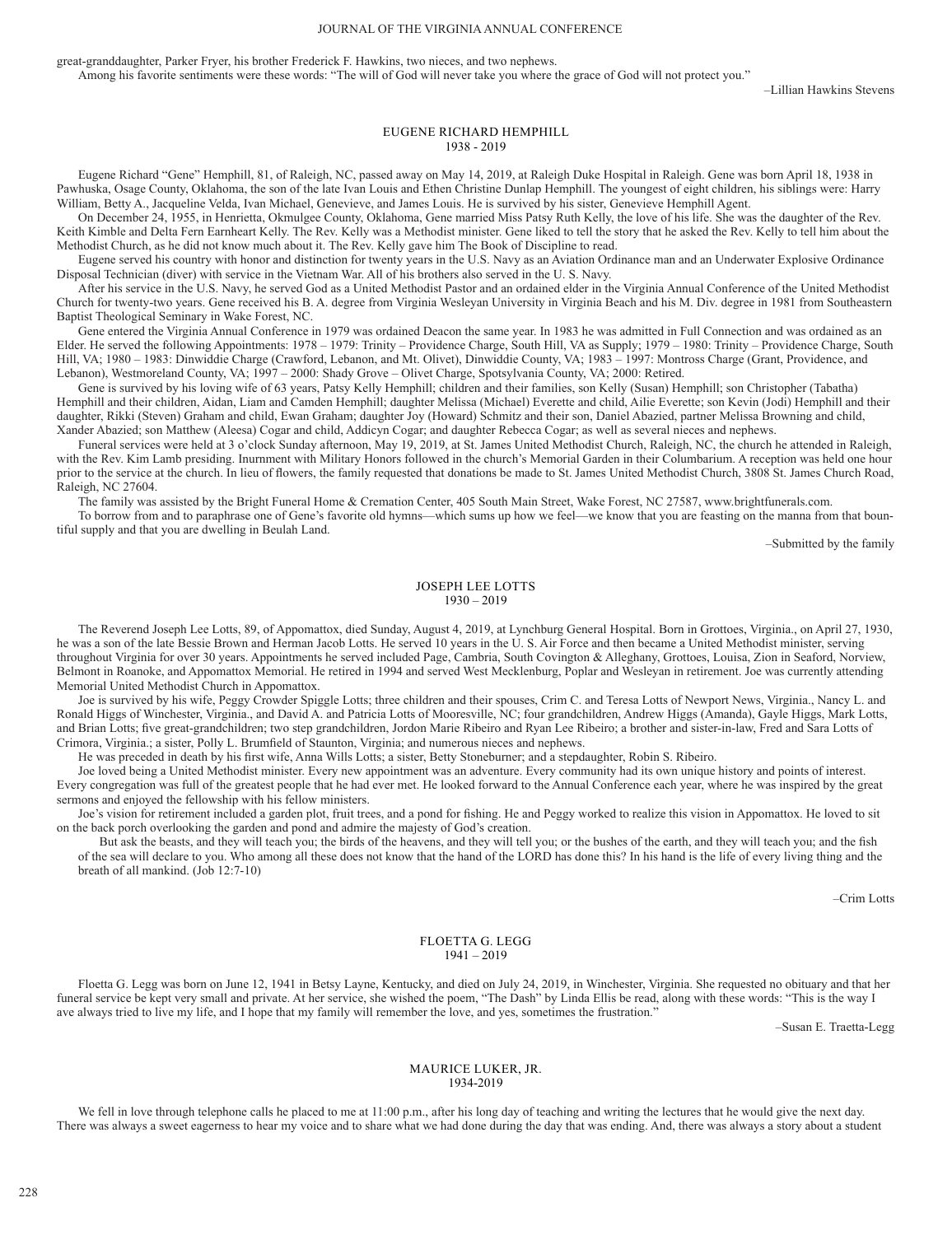or a fellow professor that marked the day for him--and soon--for me.

Maurice had come to Sarasota at Christmas to bring his mother to her home here, to handle some business and to collect some things that she would need for the weather in Virginia's mountains in the next few months. She was helping him with his two children, whose mother had died of cancer. They worshiped at First United Methodist Church in Sarasota on Christmas Eve. They sat near the front row. I could see him sitting next to his mother, Bee Hartley, who had been married to an associate pastor at First Sarasota. Bee and my mother were UMW friends.

The Christmas Eve service was soon over, and Bee came straight to where I was standing. She was "encouraging" Maurice to meet me, by her firm grasp of his arm. He was gentle and friendly. He asked if I would attend the Christmas Day service. I said that I would be there. We wished each other a Merry Christmas.

We spoke again on Christmas Day, as we were leaving church. He asked if I would be able to help him and his two children sight-see Sarasota on the following day. I asked if I might bring my young son along. And so we agreed to sight-see together, the five of us.

We married a few months later at First United Methodist, Sarasota, when he came with his children and his Mother for Spring Break. It was simply too expensive to date by late night telephone calls, we decided! After walking down the aisle, I stepped into the rhythm of life on the campus of Emory and Henry College as a professor's wife.

Some summers, we took our children to Israel to learn what it was that their father had been doing through his participation in archaeological digs. They lived among those volunteers, as did we, the five of us, in a tent in the Negev (Israel's dessert).

There was another role that would be mine with marriage to Maurice, and that was as wife of a United Methodist pastor. He served as pastor only when there was a need in the Abingdon District (of the Holston Conference, near where he taught at Emory and Henry College, or in a nearby Virginia Conference church.) Once, we served for about a year at the Charles Wesley United Methodist Church, one of two United Methodist churches on the Main Street of Abingdon, Virginia. Since then, we have talked about our friends at Charles Wesley whom we might never have known had Maurice not served there. We remembered Arlene, who came to our home and sewed with me, and the man who had been a custodian for E.B. Stanley Middle School, Mr. Wheeler, and so many whose names come back as we remember the days spent with Charles Wesley members.

Following the rhythm of our lives together, we retired to Sarasota. Once established here, Maurice offered classes in our living room on Sunday evenings, teaching Contemporary Theology, Old and New Testament, and several dozen other courses, for fourteen years, all from his chair by the front window. One Sunday in January of 2019, he asked me to help him cancel the class for that night. We did that, and he confessed to me that he might have to give up the classes on Sunday nights. A few days after this brief conversation, Maurice suffered the cerebral hemorrhage that led to his passing.

–Jean Luker

### GERALD MOWERY MILLER, SR. 1938 – 2020

The Rev. Dr. Gerald Mowery Miller, Sr. was welcomed into the Lord's loving arms on May 2, 2020. He was greeted with the words, "Well done, thou good and faithful servant...Enter thou into the joy of thy Lord." (Matthew 25: 21).

Gerald was born on March 3, 1938 to Dr. Harold W. Miller, Sr. and Susan B. Miller. He grew up in Woodstock, Virginia in the Shenandoah Valley.

Gerald is survived by his wife of thirty three years, Chris Miller; their sons Jonathan (Micki) and Christopher (Christiana); former spouse Laura and their sons, Gerald "Jay," Harold (Laurel), and Mark and their daughter Terese. Also surviving are his grandchildren, Samantha, Kyle, Claudia, Kirby, and Charlie Miller, Bauer and Blake Burkart, and Riley and Bentley Miller, his brother Dr. Robert "Bob" Miller (Colleen), his stepsister, Kim Shrum (Richard), his stepmother, Betty Lambert (Jerry), and five nieces and four nephews.

Gerald was preceded in death by his parents, his brothers, Dr. Harold W. Miller (Joan), Richard Lee (Dick) Miller (Suzanne), and his nephew, Rev. Dr. Robert S. Miller.

Gerald graduated with a Bachelor of Science in Biology from Roanoke College in 1960. He worked in sales prior to being called into the ministry, after receiving"nudging from above." He attended Union Presbyterian Seminary, where he received a Bachelor of Divinity in 1970 and a Doctor of Ministry in 1981.

The churches he served were Wright's Chapel United Methodist in Ladysmith, Huguenot in Richmond, Kilmarnock in Kilmarnock, Epiphany in Vienna, Trinity in Petersburg, and Woods in Chesterfield. He served as minister of visitation at Chester Church in Chester.

The Miller family has a reunion in Woodstock, Virginia every year in June. One of Gerald's favorite things was spending time with his family. He was the youngest of four brothers who often went golfing and fishing together and returned with many funny stories, such as who caught the biggest fish or who supposedly cheated at golf. Gerald got lots of sermon material from time spent with his brothers.

In Gerald's ministry, he tried to make each person feel special. He believed that "each person was worth the time, each story was worth the hearing, each visit was an opportunity." He loved to visit and always ended each visit with a prayer and often included communion.

In his last months, Gerald wrote a book titled, Nudging from Above - The Call to Ministry, about each church he served. Gerald was a loving, supportive and dedicated husband, father, grandfather, brother, friend, and minister who will always be loved and remembered.

–Chris Miller

### RAYMOND ELWOOD PACK 1929 – 2020

Pastor Raymond Elwood Pack, "Elwood," often shared the story of his conversion experience because he was so fully in love with God. He had joined the church and served on the evangelism committee for three years before he truly felt a change in his heart that indeed he was saved, "born again," as he would often say. In telling the story of his conversion experience he would share how he saw his loving wife, Marie, with a new heart. From that moment forward Elwood had only one desire, to serve God and to love people. Those who found themselves in the company of Elwood in ministry and in life truly received the gift of living water as Elwood shared his faith as a disciple of Jesus Christ.

After Elwood's conversion experience, he felt a deep burning within his heart that he must share the love of God through Jesus Christ with the world. He had but one desire in life, to lead others to Christ, which began his discernment of call to pastoral ministry. In 1962, Elwood answered his call to pastoral ministry by accepting an appointment at Dover Methodist Church in the North Carolina Conference. This began a long and fruitful journey within the United Methodist Church until his retirement in June of 1994. He received his Deacon and Elder orders before leaving the North Carolina Conference in 1968. Elwood served ten different appointments over the next 32 years in the North Carolina Conference and Virginia Conference before his retirement.

Elwood's love for God and love for people was at the heart of his journey throughout his life. Elwood truly had a burning passion for everyone to find themselves resting at the feet of Jesus.

Elwood's pastoral ministry was complemented by his companion in life, his loving wife Marie. They embraced the gift of their covenant love for each other for 72 years, celebrating the joys and sorrows of life. Elwood and Marie were gifted with one son, Barry, and one daughter, Vickie. They served God as a family, traveling to the many places the church would send them. Elwood and his family celebrated the joys of ministry as well as the heartaches of ministry. Marie was Elwood's strength and suppor, always giving him the encouragement he needed to press on toward the goal for the great prize revealed in Christ Jesus. Elwood's deep love for his family was witnessed in his grief and sorrow at the death of his daughter, Vicki, in 2003 and his son, Barry, in 2015. Although Elwood believed in resurrection hope for his children, he would live his last days with a broken heart from the death of Barry and Vickie. Elwood always expressed an inner joy of peace through his faith and assurance that God has conquered death in the gift of Christ Jesus. He knew that someday he would be with his children again.

Elwood will always be remembered for his gentle spirit, his deep love of the Lord, and his desire to be a brother, a friend, to all. He lived his call to discipleship in every breath, sharing God's grace and offering hope to others. Elwood spent his life at the foot of the cross becoming for others a spring of living water gushing up for all to drink.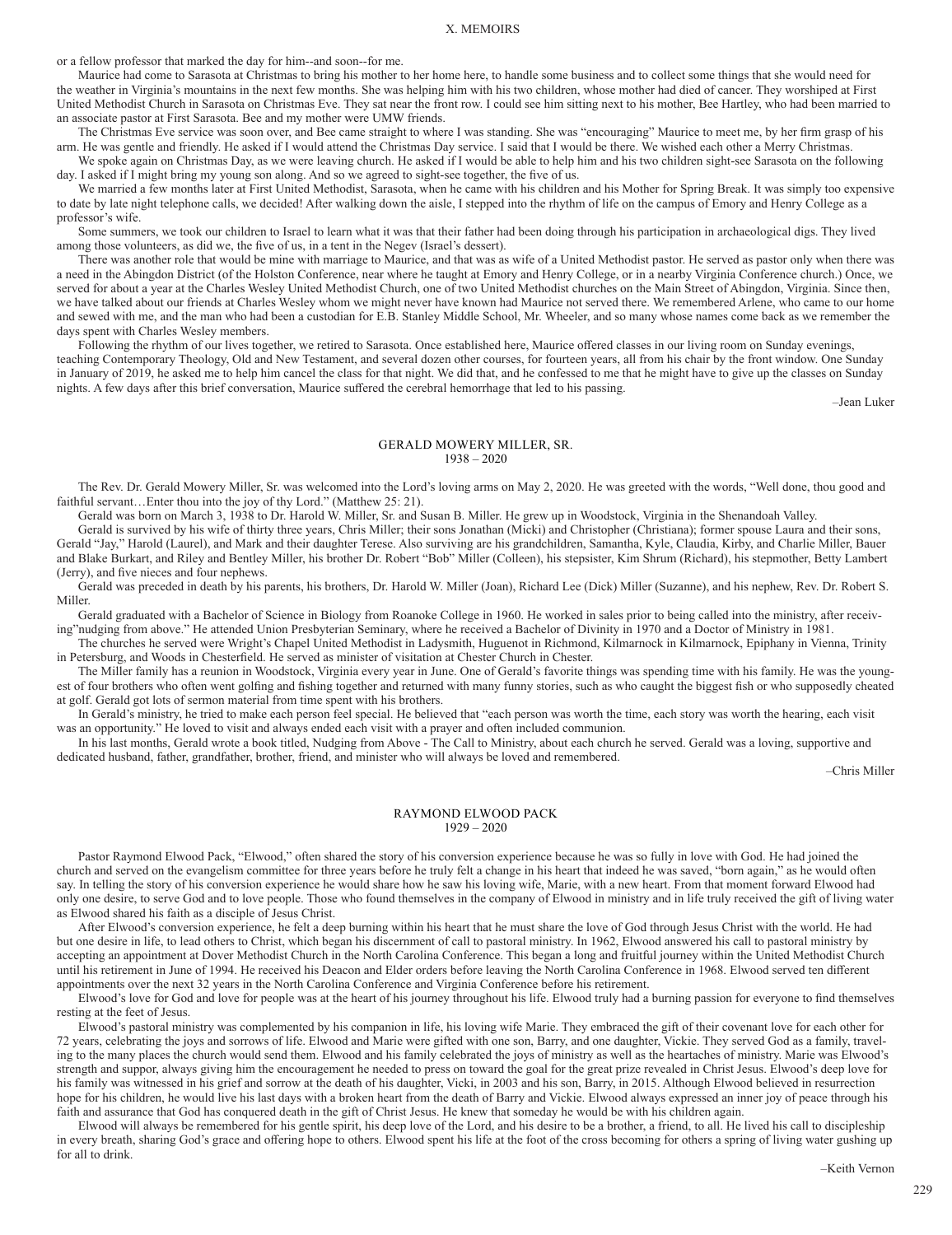# MILTON LEE RAMSEY, JR. 1939 – 2020

The Rev. Milton Lee Ramsey, Jr., 80, died on March 14, 2020, at his residence in Waycross, Georgia following an extended illness. His love of the Lord, his wholehearted allegiance to God's word, and his dedication to the churches he served were phenomenal. There is no way to measure the influence he had on all he met, for it was said of him that he was a preacher everywhere he went.

Born April 15, 1939, in Staunton, Virginia, he was the son to the late Milton Lee Ramsey, Sr., and Madeline Arbaugh Robertson. The Rev. Ramsey graduated from John Wesley Bible College in Greensboro, NC and Eastern Mennonite Seminary in Harrisonburg, Virginia and was a member of the Virginia Conference, where he served multiple churches. After his retirement, he served a church in Florida and concluded his ministry by serving Jamestown United Methodist Church in Waycross, Georgia, for ten years.

In addition to his parents, he was preceded in death by his sister, Marjorie Cason. Survivors include his wife of 32 years, Rebecca Wobser Ramsey of Waycross; six children, Penny Crawford (Abraham) of Springfield, FL, Phillip Ramsey of Staunton, VA, Cathy Chaplin of Staunton, VA, Jeffrey Wayne Hege of Maryland, Lee Heil (Glen) of Summerfield, FL, and Charity Elizabeth Taylor (Larry) of Ocala, FL; numerous grandchildren and great grandchildren; three sisters, Nancy Dill of Stuarts Draft, VA, Lindia Miller (Bobby) of Kissimmee, FL, and Lois Snell (Victor) of Fishersville, VA; half-brother John Spenser Ramsey of Greenbelt, MD; half-sister Cindy Ramsey of Greenbelt, MD; and numerous nieces, nephews, and other relatives.

His funeral service was held at 11:00 a.m., March 18, 2020 at Jamestown United Methodist Church, with burial at Greenlawn Cemetery.

# JAMES ROBERT "BOB" REGAN, JR. 1930 – 2019

The Rev. James Robert "Bob" Regan, Jr. loved to tell and read stories and especially "The Story." He loved to sing and write about life, faith, family, and experiences and to love and guide his family to be their best. He gave thousands of sermons and performed hundreds of weddings, funerals, and baptisms, and went to thousands of meetings over his 68 years of ministry.

Bob worked tirelessly for and raised awareness of social justice, equality, and integration for all people: the poor; orphans; prisoners; the lost; the elderly; the homeless; the disabled; anyone on the margins. He was an activist, an advocate, an evangelist, and a builder. He lived Matthew 25:35-36 and the great commission to go to all people, to make disciples, to baptize in the name of our Triune God, and teach them to obey all that is commanded. In short, he believed if we let our light of love shine then others will experience God through relationships.

He was an activist in the ecumenical movement, saying "it is a scandal there are so many denominations" and "an increasing number of independent and disconnected churches. We are one in the spirit, one in the Lord, and we pray that all unity may one day be restored." He started, developed, and supported many churches, camps, and community organizations. He worked tirelessly for people and for God.

Bob was born June 25, 1930 in Manteo, NC to the Rev. James Robert Regan, Sr., and Selma Adelaide (Caine) Regan. His dad was a United Methodist minister and school principal, serving in many parts of North Carolina. His mom was a teacher and an artist. Among the many churches Bob's father served, Bob's favorites were the ones on the Outer Banks of NC, and he especially loved living in Hatteras in 1939. Bob would fondly recall many stories of his life and adventures in Hatteras and the Outer Banks from those early years. He graduated from Boone Trail High School in NC as valedictorian at the age of fifteen. He heard the calling to go into ministry at a church camp and completed his undergraduate degree (1949) and Masters of Divinity (1952) at Duke University. His father had graduated from Duke Divinity School in 1928. Bob also did graduate work at American University, Yale, George Washington University, Wesley Theological Seminary, Howard School of Religion, and Episcopal Theological Seminary.

Bob began his ministry career as the Assistant Pastor at Hay Street UMC in Fayetteville, NC and then served as Director of Methodist Camps for the North Carolina conference and Director of College Student Ministries for the North Carolina and Virginia conferences. He married Sarah Jeanette Leonard on December 22, 1956, and they were married for just short of 63 years. They met at the Wesley Foundation at UNC-Greensboro and worked together at Camp Don Lee, where Bob was the Director and Jeanette a counselor. Jeanette is a graduate of the University of North Carolina at Greensboro (1957). Starting preschools in the churches they served was important to Bob and Jeanette. Jeanette served as a leader and one of the teachers, and was a devoted mother.

They moved to Virginia in 1957 when Bob accepted a position with the Board of Temperance, which became the Board of Social Concerns, at the United Methodist Building in Washington, DC. Over the eight years of working for the Board, he led meetings in almost every state and also arranged for Dr. Martin Luther King to speak at a conference in Chicago.

Bob was appointed to start a United Methodist Church in 1964 in the brand-new town of Reston, VA. He quickly began working on establishing an ecumenical church in Reston that resulted in the formation of the United Christian Parish (UCP), a union of United Methodist, Presbyterian (USA), Disciples of Christ, and United Church of Christ churches, birthed in 1973, fittingly on Pentecost Sunday. Bob served the UCP until 1979. Since Reston was a new community, Bob was well known for "knocking on doors" and inviting people to church, some before the moving truck arrived.

Bob was Pastor of Trinity UMC, McLean (1979-1983), Peakland UMC, Lynchburg (1983-1985), and Fredericksburg UMC (1985-1994). He retired in June of 1994, moving to the Lake of the Woods. In retirement, he served as pastor of Grace UMC, Stafford County (1994-1995), Hopewell & Richardsonville UMC, Lignum and Culpeper County (2000-2001), and Visitation Pastor of Lake of the Woods Community Church (1996-2008). Bob and Jeanette moved to the Culpeper Retirement Community in November 2019.

Bob was dedicated to building housing for limited income women and children, the developmentally disadvantaged, and the elderly. He was President of the Virginia United Methodist Housing Development Corporation and developed more than twenty affordable housing communities with over 1,400 apartments. Bob was always passionate about making sure the income disadvantaged population had housing. A new housing development in Berryville, VA has been named in his honor – Robert Regan Village.

Bob and Jeanette have four children – Randy (Cathy) Regan, Steven (fiancée Mary) Regan, David Regan, and Jennifer (Stephen) Michalak; six grandchildren – Renée Regan, Abigale Jerzy, Robert Regan, Trevor Michalak, Heather Weber, Nathan Michalak; and one great-grandson – Timothy Weber, III. Bob had one brother, Herbert Regan, Sr., who preceded him in death.

Bob and Jeanette loved to travel and led 16 group trips, including eight trips to the Holy Land. Bob valued family gatherings - holidays, birthdays, vacations, weddings, and graduations. His hobbies included golf, traveling, crossword puzzles, and watching the Nationals baseball and "dear old" Duke basketball teams. Bob was an avid reader and owned many hundreds of books. He instilled the importance of reading, education, travel, and lifelong learning in his family. He was also particularly good at writing poems, and the family cherishes some surviving copies.

The Rev. James Robert 'Bob' Regan, Jr., 89, of Culpeper went to be with the Lord on Dec. 9, 2019, at the University of Virginia Medical Center, Charlottesville. A service was held on December 12, 2019 at Fredericksburg United Methodist Church by Rev. Gina Anderson-Cloud, assisted by the Rev. Ed Winkler. The graveside service was officiated by the Rev. Bill Roth on December 14th at Forest Hill Memorial Park, Lexington, NC, Jeanette's hometown.

–Jeanette, Randy, Steven, David, and Jennifer

## WILLIAM KELLY THOMAS 1923 – 2020

William Kelly Thomas was born October 1, 1923 in Petersburg, Virginia and died March 23, 2020 in Waynesboro, Virginia, at the age of ninety-six. Bill, as he was known, lived life to the fullest. After graduating high school at 16, Bill held several jobs, including being a clerk for the JC Penny Company, a proofreader at a printing company, and as a supervisor at the Naval Diesel School in Richmond. After a brief time in college, Bill entered military service and became a naval aviator and flight instructor until the end of the WWII. In 1949, Bill experienced the call to Christian ministry and for 50 years he served the Virginia Conference as a pastor,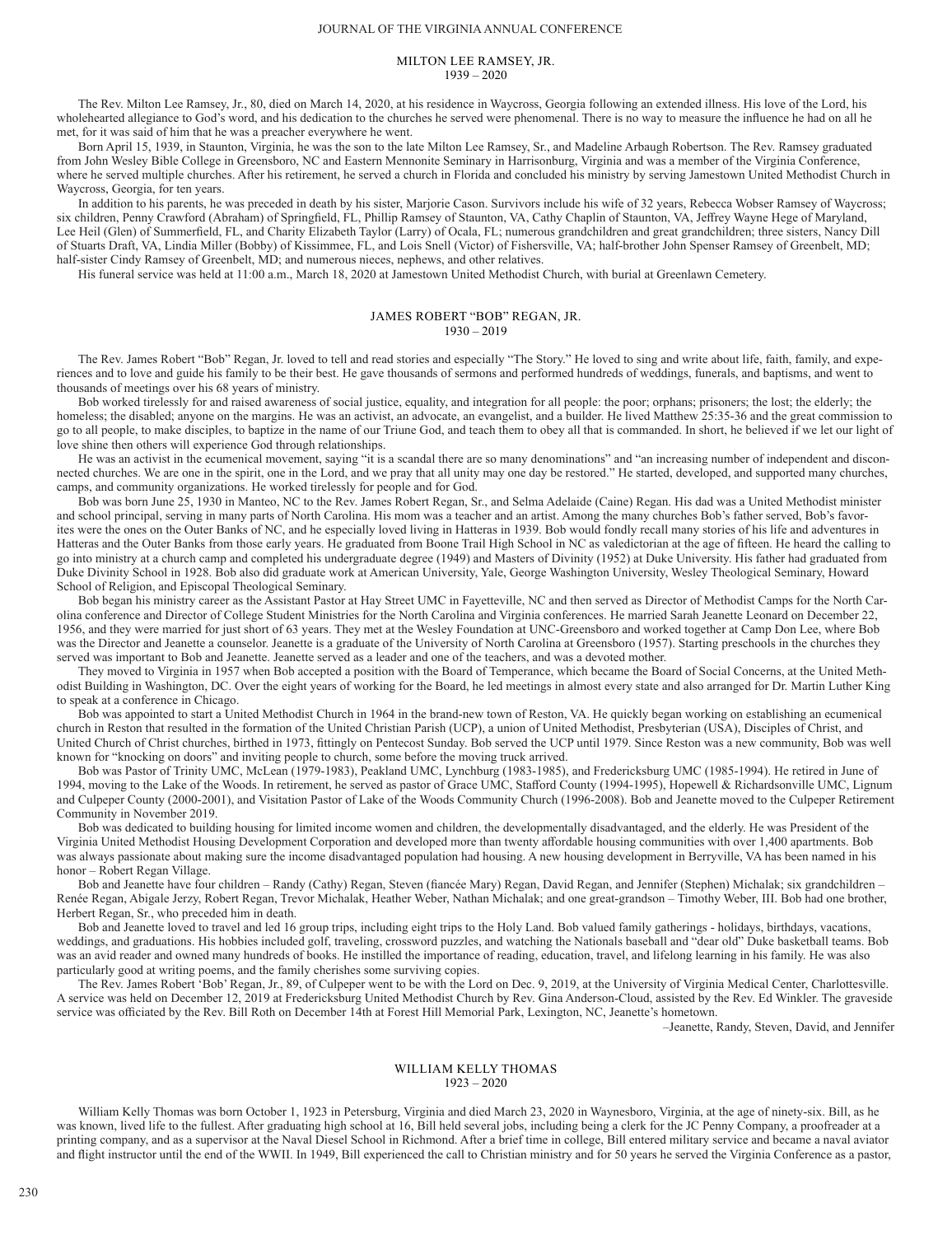district superintendent, conference workshop teacher, Trustee at Ferrum College, member of the Virginia Conference Finance Committee, and president of the Blackstone Assembly Center.

As his four children know, there was more to Bill than his job titles, and they wanted this to be shared. They asked me to provide insights about Bill from a colleague's perspective. I was privileged to serve with Bill while he was senior pastor of Mount Olivet United Methodist Church in Arlington from 1982 to 1988. There are three words that reflect who Bill was as a person.

Bill was a man of wisdom, defined as the ability to think and act using knowledge and experience with common sense and insight. This quality was most evident in Bill's preaching. A gifted storyteller, he brought scripture alive when he interpreted the Word. Early in his ministry Bill asked his first wife, Nancy, to give him feedback about his preaching. She responded that his sermons were fine, but that he repeatedly looked down at his notes and then up at the congregation. She thought it would be better if he spent less time looking at his notes. He then started memorizing his sermons and never used notes again! Books and instruction manuals were Bill's constant companions as he developed skills for the ministry and for repairing whatever broke in the house. Bill did most of the wiring and plumbing in the home built near Lexington where he and Polly retired.

Another way to describe Bill was as a team player. Bill was gracious in his demeanor and behavior and showed great care and respect for all people. He knew how to communicate with people and treat them well. When I was appointed to Mount Olivet, work had begun on implementing a long-range plan. One recommendation was that morning worship be "livelier" and more participatory. Being faithful Methodists, a task force including laity, staff, and a Wesley Seminary professor, was charged to develop implementation strategies. After our first meeting, Bill said to me, "I know why we are redesigning our worship, and it will be a challenge, but together we will learn how to do it." Bill also shepherded the transition of the church lay leadership from members of the WWII generation to the next generation. He was constantly on the lookout for younger men and women to step into leadership positions and gave them his full support when they did. That is the Bill all of us had the privilege of working with during his years at Mount Olivet.

My last word to describe Bill is courageous, defined as one who has mental and moral strength to face hardship and challenges. Bill's courage was evident when he experienced the unexpected death of his first wife, Nancy, and, more recently, his second wife, Polly. He had the courage to press forward in faith as he held them close in his heart and allowed his memories of them to nurture him.

One of Bill's greatest challenges at Mount Olivet occurred in 1986 when an arsonist set a fire in the building that caused thousands of dollars in damage. Undaunted by what happened, Bill gathered his staff on the morning of the fire. After prayer and words of encouragement, he said: "We don't expect to miss a beat in our church's programs. We will keep right on going in full stride." And we did. On the following Sunday, Bill gathered the congregation in the Fellowship Hall for worship, which began with the singing of the Doxology followed by Bill's sermon, entitled "You Can't Burn a Church." Bill was a courageous man who instilled courage in others. When the police discovered that the arsonist was a young man who lived in the neighborhood and had set other fires, Bill led the church in the decision to get the young man the help he needed rather than prosecute him for his action at Mount Olivet.

The Reverend Doctor William Kelly Thomas was truly God's servant. He lived life to the fullest and was a blessing to all of us who knew him.

–The Rev. Susan Cutshaw, colleague and friend

# ROBERT JAMES THORNE  $1942 - 2020$

Robert (Bob) Thorne, was born on Tangier Island, Virginia on July 11, 1942, to James and Hattie Thorne. Bob was one of eight children and, as the stories are told, was very rambunctious in his younger years. Bob graduated from high school in 1960. He went on to work on the water with his father, and that became his year-round job. As time went on, Bob got the attention of Frances Parks. They fell in love and were married on December 20, 1969. Bob and Frances spent fifty years together and had two sons, Robert and Joshua.

Bob became the Mayor of Tangier Island, serving for nine years. He was very active in the community. During his time as Mayor, he became very interested in the church. One night during a revival, Bob became a Christian. Bob would go on to become more active in church work and in teaching Sunday School, while serving on various committees and remaining dedicated to his community.

Bob felt the Lord calling him into the ministry full-time, and along with lots of prayers and seeing the Lord's guidance, he dedicated his life to preaching God's word. Through the Lord's calling, it wasn't long before he was headed to community college and then Duke University. Bob was assigned to a church full0time. His family was supportive, and Frances was always by his side. Bob would testify that he was called to serve because he loved it and he "chose it." He "preached it" because God wanted souls to be saved.

Bob had a unique way of weaving paths we love and chose in our lives with the things God calls us to do, and showing how the pieces fit into God's plan. Bob was a shepherd. He would never say his gift was preaching or teaching, although his leadership from the pulpit was a gift to so many. Bob's shepherding gift was what made him very special! No one ever came into Bob's presence without leaving blessed. Bob always put his ministry gift into every situation he faced—burdens, crisis, or joys. He was sought after for weddings and funerals because those who knew him felt and valued how he was part of their lives and wanted him to be involved in their special events of the heart.

Through his 37 years in the ministry, Bob served Capeville, Brosville, Providence, Stuart, Trinity, Mount Comfort, and Hurt United Methodist churches. Bob never questioned his calling and always looked ahead to find souls that need to be saved. Let's not grow weary in the faith!

Bob went home to be with his Lord on June 8, 2020, with his loving wife, Frances, right by his side. During the last several years of his life, his health deteriorated. God, in his majesty, never took his gift of prayer. God answers prayers in the morning, God answers prayers at noon, and God answers prayers in the evening, so keep you heart in time.

–Frances, Robert, and Joshua Thorne

# LAUREL G. TREGO 1927 – 2019

Laurel G. Trego, 92, passed away in Virginia Beach on August 10, 2019.

Born on April 27, 1927, in Norfolk, she was the daughter of the late William A. Garlette, Sr., and Ellie Span Garlette. She was preceded in death by her brother, William A. Garlette, Jr., and her sister, Anne E. Maling (Garlette).

Laurel was a graduate of Maury High School and Richmond Professional Institute (VCU). After graduation and marriage, she became an art teacher in Norfolk Public Schools, later spending some years as a stay-at-home mom, raising her two daughters. Her years of volunteer work at Norview United Methodist Church prepared her for her career as a director of educational programs at several church. She served Monumental UMC (Portsmouth), Larchmont UMC (Norfolk), Centenary UMC (Portsmouth), and Aldersgate UMC (Alexandria). She became consecrated as a Diaconal Minister of Education. After retirement, she became a Master Gardener and spent many hours as a volunteer at the Chesapeake Arboretum. As a very active member of Community UMC, she served as Sunday School teacher, Women's Chorus member, a Stephen Minister, and office volunteer.

She is survived by two daughters, Laurel Anderson (Jim) and Claire Goodwin (Michael.) She is also survived by granddaughters Karen Kerley (Ryan) and Leigh Anderson; a great-grandson, Camden Kerley; and by six nieces and nephews, along with their families.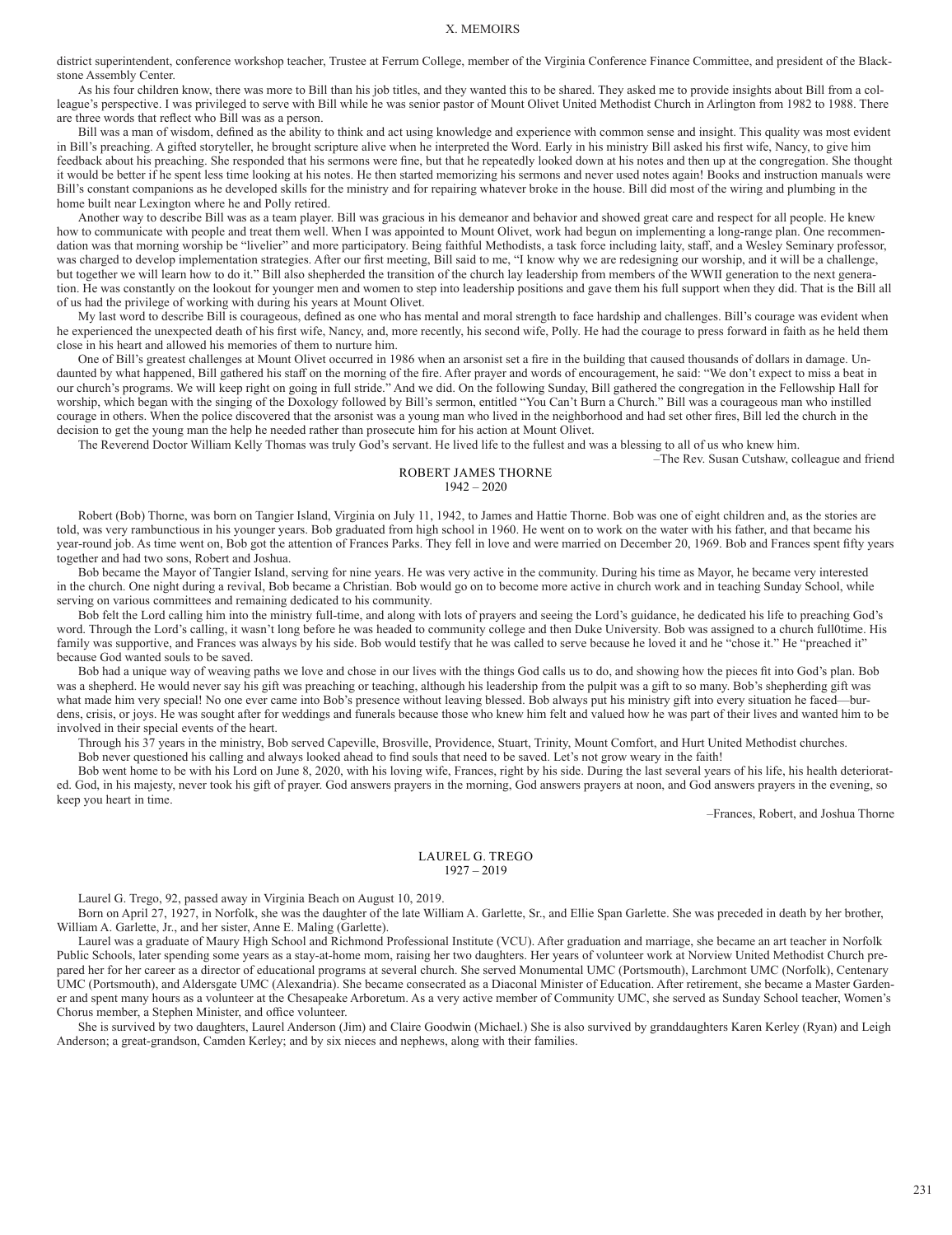### JOURNAL OF THE VIRGINIA ANNUAL CONFERENCE

### WALTER ALLEN WHITEHURST 1933 – 2020

Often with his ukulele in hand, Rev. Walt Whitehurst lived a life of service to God through missions, ministry, music, laughter and joy. He met his future wife, Betty Campbell, of Texas, in training in 1956 as he headed to Chile and Betty to Cuba as three-year missionaries. They married in 1961 upon Walt's graduation from Duke Divinity School and became well known in the Virginia Conference for their devotion to missions, often playing leadership roles in the School of Christian Mission.

A native of rural Pungo in Princess Anne County–now part of Virginia Beach–Walt graduated from Randolph-Macon College in 1951 and served in recent years as president of the R-MC Boydton Society. He made several life-long friends at R-MC who served with him as pastors in the Virginia Annual Conference. After completing seminary at Duke, Walt founded the Princess Anne Plaza United

Methodist Church while also serving as pastor of Lynnhaven UMC, Virginia Beach, 1961-63. From there he went to Annandale UMC as the associate pastor and, in 1966, he and his family went to Chile as missionaries. They returned to Virginia in 1971, and he served as pastor of Providence-Whites Charge, Rustburg; Main Street UMC, Bedford; First UMC, Hopewell; Stratford Hills UMC, Richmond and Community UMC, Virginia Beach (Kempsville).

In 1995, Walt became Director of United Methodist Volunteers in Mission, Southeastern Jurisdiction, based in Atlanta, GA. He retired from that position in 1999, and he and Betty returned to his beloved Pungo. In retirement, Walt served as associate pastor at his home church, Charity United Methodist, 2001-2006. He was also a consultant for Individual Volunteers with the United Methodist General Board of Global Ministries, 1999-2005.

After retiring from the Individual Volunteer program, Walt and Betty wrote a book, Following God's Call: Individual Volunteers in Mission, about the experiences of many of the volunteer missionaries they had helped recruit, train and send. He later wrote five books known as the Pungo Tales series and loved selling his books at the annual Pungo Strawberry Festival and local venues.

Walt is survived by his wife of 58 years, Dr. Betty Campbell Whitehurst; his sons, the Rev. David Whitehurst and his wife Cherie of Bedford, VA and Bruce Whitehurst and his wife Genise of Richmond, VA; his daughter, Monica Whitehurst of Chesapeake; five grandchildren and three great grandchildren; and his sister, Elizabeth Whitehurst Bergesen of Virginia Beach. He was predeceased by his sister Reba Whitehurst Thompson.

Walt's family expresses our deep appreciation for the outpouring of love and support following his death on January 4, 2020 and to all who attended the celebration of a life well lived at Charity Church on January 9th.

# LYNN RAYMOND WILBUR 1942 – 2019

Born in Buffalo, NY, on December 26, 1942, Lynn did not remain a Yankee for long. His family moved, first to Georgia during the Second World War, where his father worked on wiring airplanes, and then to Lake Junaluska for most of Lynn's childhood. Finally, the family moved to South Charleston, WV.

The influences of a lifetime are often simple pleasures that form us into who we are. Countless times Lynn mentioned his Scout leaders, football coaches, and ministers whom he admired. The Rev. Shay was an early influence and helped Lynn recognize his call to ministry. The Rev. Robert Henson encouraged Lynn to work as a hospital orderly to learn more about people in crisis. This early basic hospital training led to EMT certification later in life. Lynn continued working at the hospital at night while he attended college classes during the day.

Lynn was a graduate of West Virginia State University, the Methodist Theological School in Ohio, and did graduate work at Drew University in Madison, NJ. In those early years, Lynn also completed Army Basic Training at Fort Knox, KY, and Advanced Radio Operator Training at Fort Benning, GA, and served six years in the United States Army Reserves.

Lynn and Phyllis were married on August 7, 1965, after she graduated from Marshall University and began teaching in the Kanawha County School System. Son Lee was adopted in December, 1969, and son Christopher was born in August, 1970. With two sons in tow, the family headed to Delaware, Ohio, in 1971 for Lynn's seminary education. While Phyllis taught in the local school system, the children attended the seminary day care until Lee started first grade. In 1974, the family not only celebrated the joyous graduation, but also the thoughts of going home to West Virginia and the soon-to-be birth of the third Wilbur child in September, daughter Carrie.

Lynn served Old Stone Presbyterian Church in Delaware, Ohio, as a student pastor while in seminary. As a member of the West Virginia Annual Conference from 1974 until 1984, Lynn served Evangelical UMC and Harper's Chapel in Franklin, WV, yoked parishes Cameron UMC and Cameron First Presbyterian in Cameron, WV, and Grace UMC in Bluefield, WV. Lynn transferred into the Virginia Annual Conference in 1984 to accommodate a career move for wife Phyllis, who was employed by the Virginia Department of Correctional Education. In Virginia, Lynn served the LaCrosse Circuit: Sardis, Kingswood, and Rehoboth, in La-Cross, VA; Annex and Crimora in Staunton; Ashwood and Emory in Hotspring; Rapidan Circuit: Mount Zion, Bethsaida, Walkers in Oak Park; Short Hill Circuit: Mount Olivet, Ebenezer, Rehoboth in Lovettsville; and Little Fork Circuit: Woodland, Oak Shade, Jeffersonton in Culpeper.

Some of Lynn's fondest pursuits were reading, teaching Disciple Bible Study, and mentoring lay speakers and those entering ministry. He was an Eagle Scout and served in Boy Scout leadership roles almost all his life. He was still serving as a Scout Committeeman at age 74. He attended two national scout jamborees, one in Colorado and one at Fort A.P. Hill in Virginia. While in seminary, he helped to lead an Ohio troop to Philmont National Scout Ranch in Cimarron, NM.

Lynn was a volunteer fireman for three years, until Phyllis found out he was climbing on rooftops to chain chimneys, and he helped organize the first volunteer rescue squad in Franklin, WV. He continued in other rescue squads wherever he called home, and earned his EMT certification. He was working on his Advanced Life certification at age 60 when he decided he had climbed up and down enough muddy banks to pull people out of cars in a creek.

Other hobbies Lynn enjoyed included ham radio, working stained glass, and teaching that skill in Bible School in several churches. Lynn could read two and three books at the same time, and his interests ran a wide arc of science fiction, history, mysteries, theology, and Bible commentaries. Some of his favorite authors were Reynolds Price, N.T. Wright, Walter Bruggemann, C.S. Lewis, Robert Tannehill, and so many others. Many parishioners often said Lynn was a wonderful scholar and Bible teacher.

Retirement took the family back to Lynn's beloved North Carolina to join two sons and a daughter, along with five grandchildren. Lynn and Phyllis were able to celebrate 54 years of marriage. Lynn was a wonderful father and grandfather, better known as Papaw or Poppy. His dream of visiting all 50 states was cut short when he had a stroke in February, 2017, which then confined him to a nursing home until his death on September 16.

–Phyllis A. Wilbur